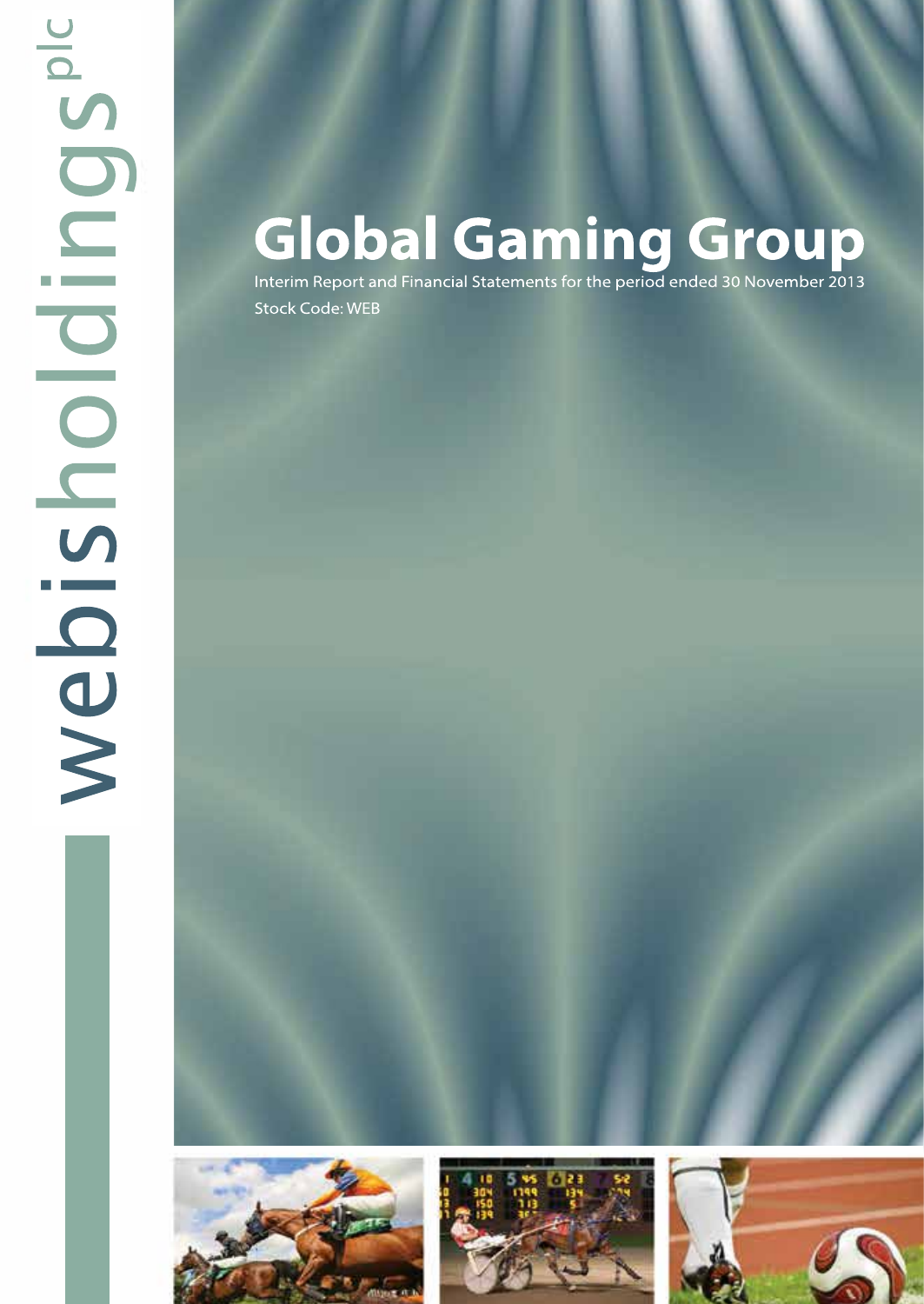

## **Contents**

### Our Performance

- Group at a Glance
- Chairman's Statement

### Our Financials

- Condensed Consolidated Statement of Comprehensive Income
- Condensed Consolidated Statement of Financial Position
- Condensed Consolidated Statement of Changes in Equity
- Condensed Consolidated Statement of Cash Flows
- Notes to the Condensed Consolidated Interim Financial Statements



# webisholdingsplc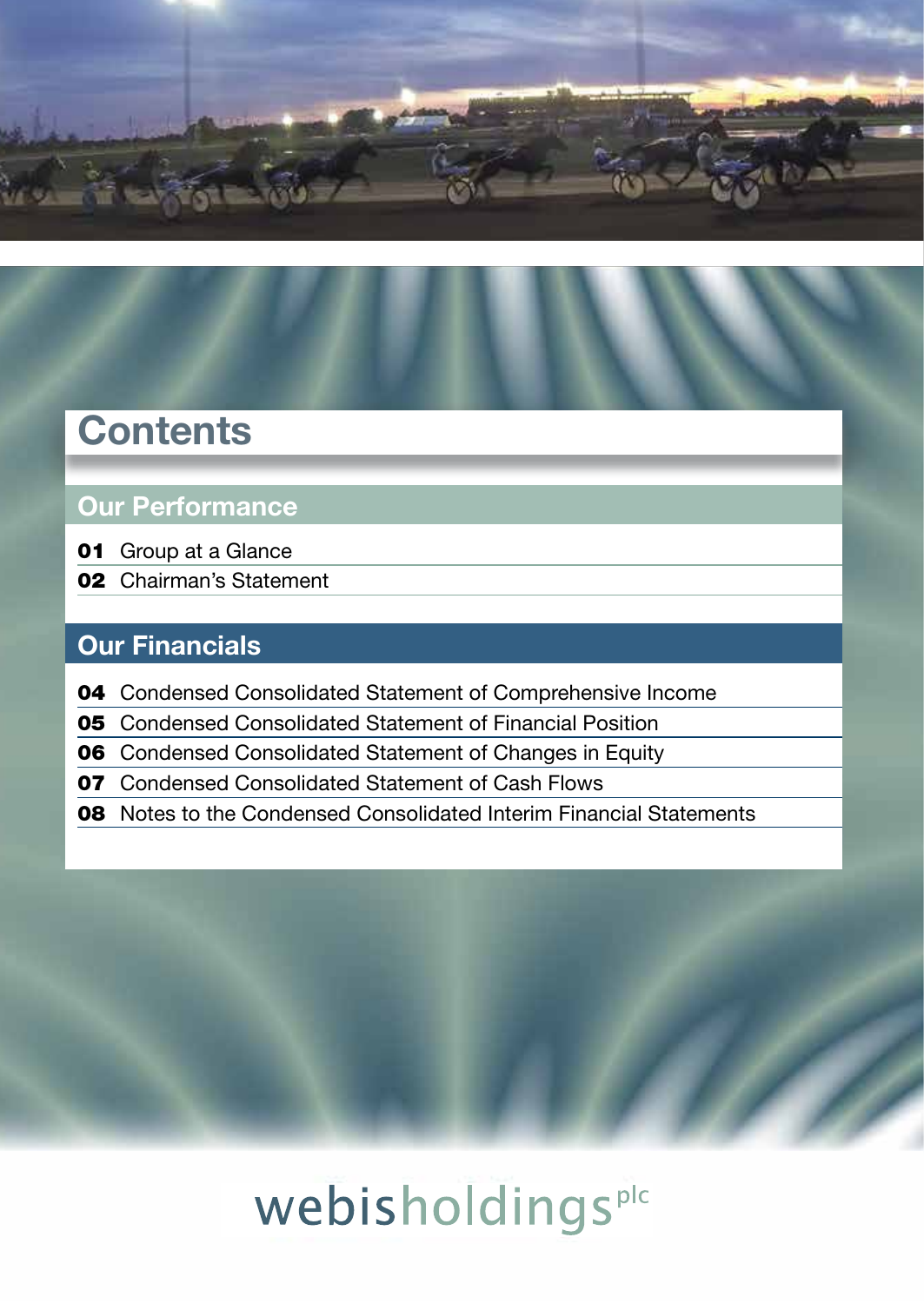### Group at a Glance

Webis Holdings plc operates two businesses within its Group structure:

# Sportsbook betinternet.com m.betinternet.com (mobile)

betinternet.com (IOM) Limited betinternet.com NV

The betinternet.com sportsbook offers betting opportunities on a wide variety of global sports as well as casinos, poker and games through both its website and mobile platforms. The business has retained a traditional focus on the Far East market, where the brand has an established and loyal following. In Play, where customers place bets on sports events in real time, accounts for a substantial part of the sportsbook's turnover and margin and continues to provide for the greatest area of growth. The website also offers a 'Live Dealer' and traditional casino product with table games and slots as well as an enhanced suite of fixed-odds games. Our Poker client has access to the liquidity of the MPN Poker network. The company operates under licences issued by regulatory bodies in the Isle of Man and Curacao.

## Pari-Mutuel and Racetrack Operations watchandwager.com, link2bet.com Cal Expo Harness Racetrack

WatchandWager.com Limited WatchandWager.com LLC

WatchandWager.com Ltd provides pari-mutuel, or pool-betting, wagering services through a number of distribution channels to a global client base. The company holds two United States pari-mutuel licences for Advanced Deposit Wagering, issued by the California Horse Racing Board and the North Dakota Racing Commission and has its operational base in San Francisco, California. The business provides wagering opportunities predominantly on horse and greyhound racing in the United States, Canada, United Kingdom, Ireland, Australia, France and Sweden amongst others. It provides wagering facilities to customers through its website, watchandwager.com, as well as offering a business-to-business wagering product and a telephone betting call centre.

WatchandWager.com LLC operates Cal Expo Harness Racetrack in Sacramento, California, under a five-year licence issued by the California Horse Racing Board. This 'bricks and mortar' presence in the largest state economy in the US, where legislative changes for online gaming are anticipated to advance in 2014, provides significant leverage for our related global pari-mutuel operations.

As part of the requirements for Webis Holdings plc's Isle of Man licence, client funds for all Isle of Man licensed Group companies are held in fully protected client accounts within an Isle of Man regulated bank.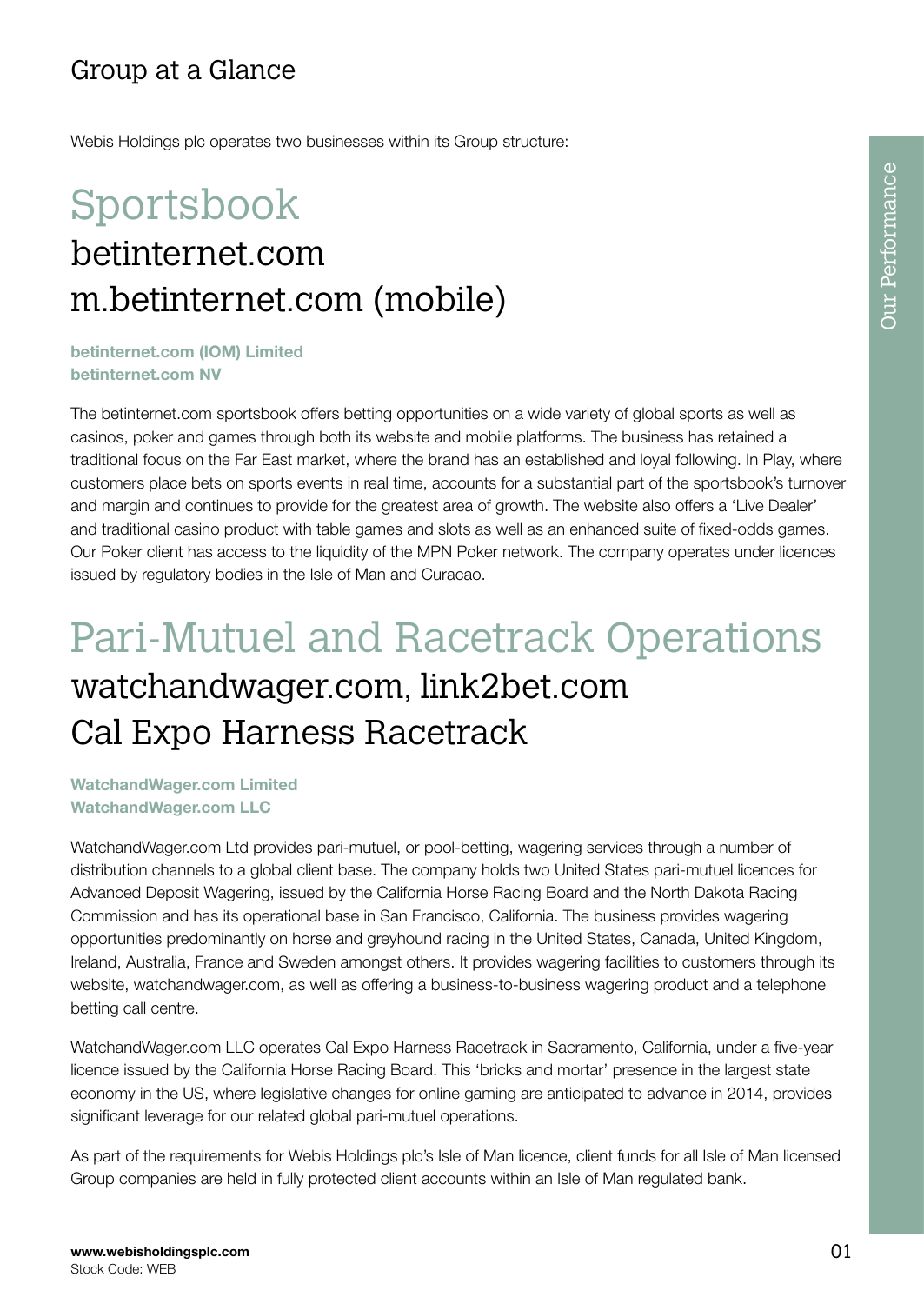### Chairman's Statement

#### Introduction

I am pleased to report on the first six months of trading for Webis Holdings plc ("Webis" or "the Group") for the period ended 30 November 2013. The Group achieved a Total Comprehensive Profit of £0.1 million (2012: loss of £0.1 million). We have maintained overall growth during the period: traditionally the quieter half of our financial year. The turnover and margin of the sportsbook, casino, games and poker operations, betinternet.com (IOM) Limited and betinternet.com NV. ("betinternet" or "Sportsbook"), have grown in line with our expectations, particularly on sports betting. The Group's parimutuel platform and racetrack operation, WatchandWager.com Limited ("WatchandWager"), whilst experiencing a seasonal downturn in some specialised high-roller activity, continued to perform as anticipated. We remain confident in our long-term growth strategy for this subsidiary.

#### Half Year Results Review

Group turnover increased in the period by 11% to £79.2 million (2012: £71.4 million). This increase was largely attributable to the introduction of wagering into Swedish racetrack pools and an earlier start to the racing season at the Cal Expo racetrack.

Group Gross Profit increased to £2.6 million (2012: £1.9 million), an increase of 33.9%.

Operating expenses increased to £2.5 million (2012: £2.0 million) partly as a result of a planned increase in data and odds feed costs for betinternet; an earlier start to racing at Cal Expo; and the effect of foreign exchange translation consolidation within WatchandWager as Sterling appreciated in value against the US dollar - the latter being a non-cash item.

Consequently, Total Comprehensive Profit for the Group was £0.1 million (2012: loss of £0.1 million), a significant improvement on the same period last year. As a consequence, basic and diluted earnings per share are 0.02 pence (2012: negative 0.03 pence).

Turning to the Statement of Financial Position, our Net Assets have increased to £3.2 million (2012: £1.9 million), a growth of 68%. It is gratifying to note that the Group's own cash has grown by 75% to £2.1 million (2012: £1.2 million). In addition, the Group holds £3.5 million of ring-fenced cash representing protected player funds (2012: £1.6 million).

Cash generated from operations was £0.6 million (2012: negative £1.1 million).

#### **WatchandWager**

WatchandWager achieved a turnover growth of 46% to £27.9 million (2012: £19.1 million). This growth was primarily as a result of both gaining access to ATG pools managed by the Swedish Horse Racing Totalisator Board, which proved attractive to our B2B players and by the earlier start to our second season of harness racing at the Cal Expo racetrack in Sacramento, California. Although wagering on the Swedish content started strongly, in common with other operators, we were obliged to manage bets on specific pools to comply with new Swedish Tote wagering policies. Accordingly, activity dipped towards the end of the period, although Sweden remains a potential good new future source of revenue. Elsewhere, we experienced a slowing down of B2B wagering on activity within the United States, as liquidity declined and certain tracks increased their host fees,

thus reducing the opportunities for these players' specific wagering requirements.

Harness racing at Cal Expo was responsible for £6.3 million of turnover in the period (2012: £4.4 million), an increase of 43%. We started the season earlier than last year with one meeting per week from early October, before switching to the traditional Friday and Saturday meetings in November. Accordingly, some non-recurring seasonal start-up costs fall into this reporting period, although these were counteracted by a one-off payment from a dispute over the distribution of racetrack funds which was settled in our favour. The licence to operate the racetrack continues to provide us with significant leverage and recognition in other areas of the Group and we anticipate that Cal Expo is on target to produce a profit for the full racing season this year, which ends in May.

We have invested in our personnel within our San Francisco office to maximise the growth of our recently launched WatchandWager.com platform, as well as enhancing our US based support in the areas of finance and compliance. The Board views the investment in US-based industry professionals as a key component of not only growing our existing operations, but also to take advantage of the potential changes within online gambling legislation that are likely to occur in current and future legislative sessions. particularly within California.

#### As the majority of

WatchandWager's operating costs are in US Dollars, we have also been adversely impacted by the strengthening of Sterling, the Group's reporting currency, during the period.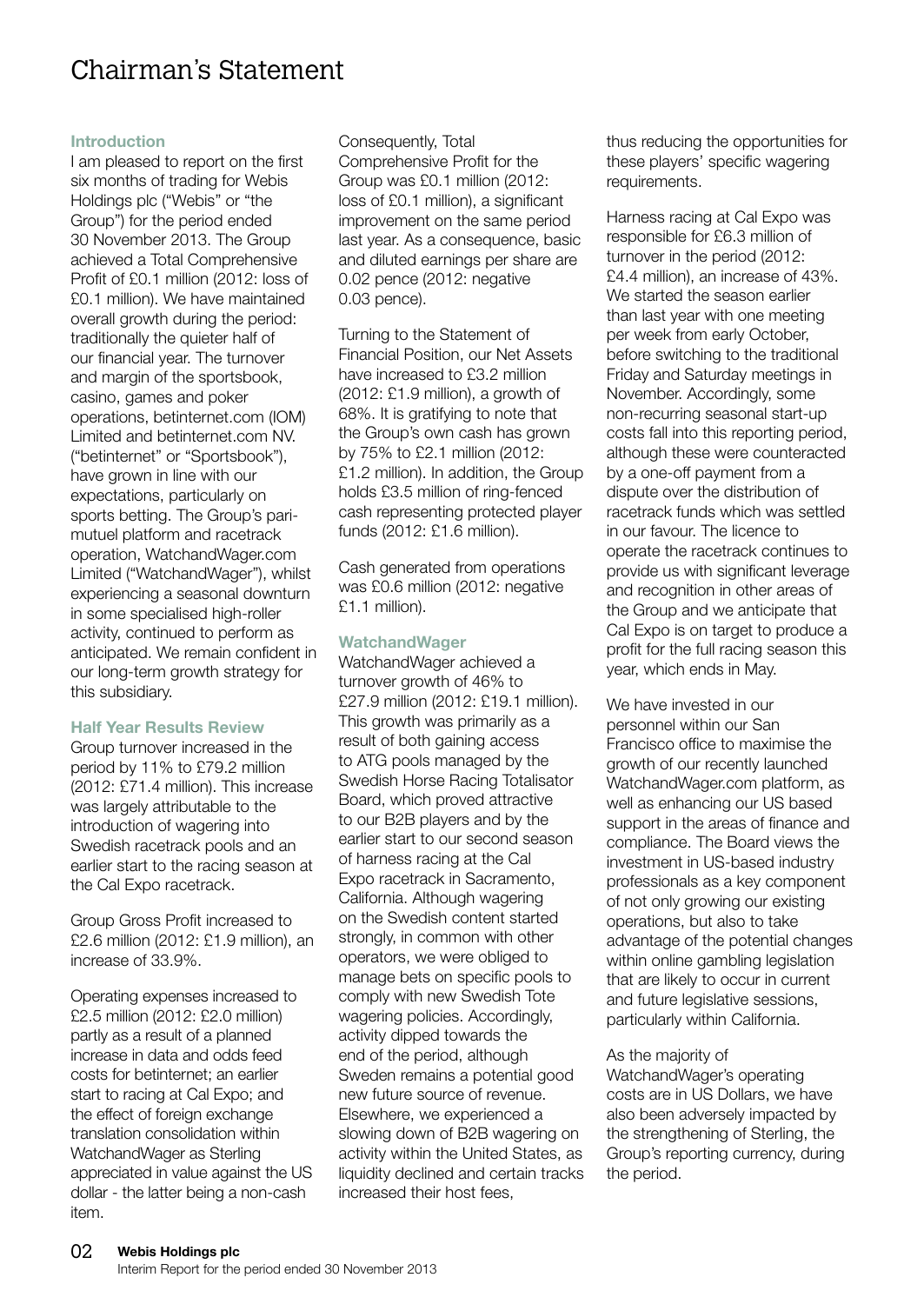#### betinternet

Overall, betinternet turnover at £51.3 million (2012: £52.3 million), remained constant with the previous year. However, the absence of a major summer football tournament limited growth opportunities. There was a corresponding slight downturn in casino and games activity. Despite this, our fixed-odds margin percentage improved to 3.8% (2012: 3.1%). Casino and games margin also improved on the previous period, which had been impacted by some high-roller large wins.

For betinternet as a whole, gross margin increased by 25% to £1.4 million (2012: £1.1 million). Of this figure, fixed-odds betting achieved £1.1 million (2012: £0.8 million), boosted by further enhancements to our 'In Play' content, where we have added sports, including American Football, Darts, Ice Hockey and Rugby during the period. Our live Tennis coverage has proven particularly popular, and it is now second only to Football in betting activity. Turnover on 'In Play' content increased to 70% (2012: 50%) when represented as a percentage of overall single bet activity.

Our recently refreshed website has also helped drive traffic to more profitable business areas and we have made good progress in expanding our marketing and promotional activity.

#### Regulatory developments

In last year's Annual Report, I noted that the potential changes to gambling legislation in markets the Sportsbook currently operates would become a significant future issue.

Of particular concern are the recent developments in Singapore, a significant Asian market for

betinternet, where the government have announced that they are intending to introduce legislation that could have an impact on our ability to take betting activity from this jurisdiction. Through our legal representation, the Board has engaged with the relevant authorities within Singapore as part of their public consultation on this matter and has strongly advocated the introduction of a balanced licensing and regulation framework, similar to that under which betinternet currently operates. This will ensure that any local concerns, particularly in areas of responsible gaming and the control of illegal activities are actively and effectively controlled.

The Board will announce any relevant updates on further regulatory developments through the normal reporting channels where we consider that our operations are impacted positively or negatively by any legislative changes.

#### Summary and Outlook

Within WatchandWager, trading remains in line with the first half performance. However, the winter months have been impacted by the unprecedented severe weather conditions on the US East Coast, which have caused many racemeetings to be cancelled. These adverse conditions have affected every US facing operator and we anticipate that handle levels will return to normal once the weather improves.

In relation to the *watchandwager. com* website, we are currently in advanced planning to substantially increase our marketing efforts to obtain new accounts not only from within California, but also the other US states from which we are licensed to accept wagers. This activity will commence to tie in

with the run up to the prestigious US Triple Crown, which this year WatchandWager expects to cover in full for the first time.

As previously announced, we have recently signed an agreement with the Thoroughbred Owners of California that allows us to take wagers from Californian residents on thoroughbred racing throughout the US under our previously issued Advanced Deposit Wagering licence. This is a major step forward in the development of our US strategy.

We also anticipate being able to announce a major international partnership which, if successfully concluded, should make a significant addition to WatchandWager's turnover and profitability. I will notify shareholders as and when appropriate.

betinternet continues to trade in line with our expectations. In early December, we added a 'Playboy' branded Live Dealer to our existing portfolio of casino options, which offers an alternative theme for our customers to experience the live casino atmosphere online.

In conclusion, the Board is aware that there will be a number of exciting opportunities, as well as challenges, ahead for both of our operations within the forthcoming year. We remain very positive about the Group's future and are confident that the progress that we have achieved thus far continues to place us in a strong position.

Den hann Fee

Denham Eke Chairman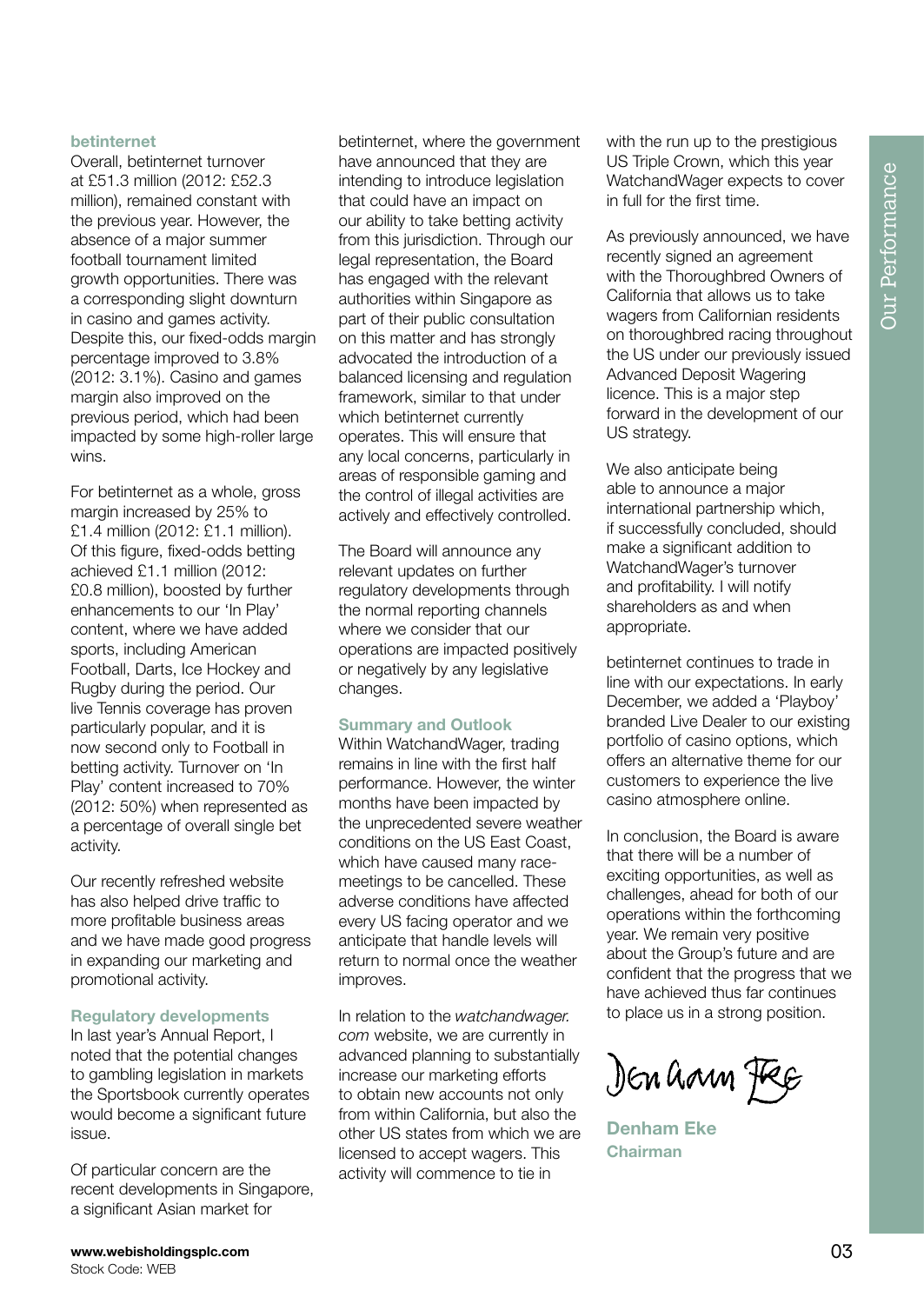### Condensed Consolidated Statement of Comprehensive Income

For the period ended 30 November 2013

|                                                  |                | <b>Period to</b>   | Period to   | Period to |
|--------------------------------------------------|----------------|--------------------|-------------|-----------|
|                                                  |                | <b>30 November</b> | 30 November | 31 May    |
|                                                  |                | 2013               | 2012        | 2013      |
|                                                  |                | (unaudited)        | (unaudited) | (audited) |
|                                                  | <b>Note</b>    | £000               | £000        | £000      |
| <b>Turnover</b>                                  | $\mathcal{P}$  | 79,228             | 71,404      | 168,642   |
| Cost of sales                                    |                | (76, 580)          | (69, 436)   | (163,091) |
| Betting duty paid                                |                | (51)               | (28)        | (115)     |
| <b>Gross profit</b>                              |                | 2,597              | 1,940       | 5,436     |
| Personnel expenses                               |                | (744)              | (533)       | (1, 114)  |
| Technology costs                                 |                | (192)              | (392)       | (431)     |
| Other expenses                                   |                | (1,080)            | (643)       | (1,861)   |
| Racetrack operating costs                        | $\overline{4}$ | (439)              | (362)       | (1,536)   |
| Depreciation and amortisation                    |                | (65)               | (72)        | (130)     |
| Total operating profit/(loss)                    |                | 77                 | (62)        | 364       |
| Net finance income/(costs)                       | 3              | 3                  | (13)        | (9)       |
| Taxation                                         | 5              |                    |             |           |
| Total comprehensive profit/(loss) for the period |                |                    |             |           |
| attributable to owners                           |                | 80                 | (75)        | 355       |
| Basic and diluted earnings/(loss) per share      |                |                    |             |           |
| (pence)                                          | 6              | 0.02               | (0.03)      | 0.11      |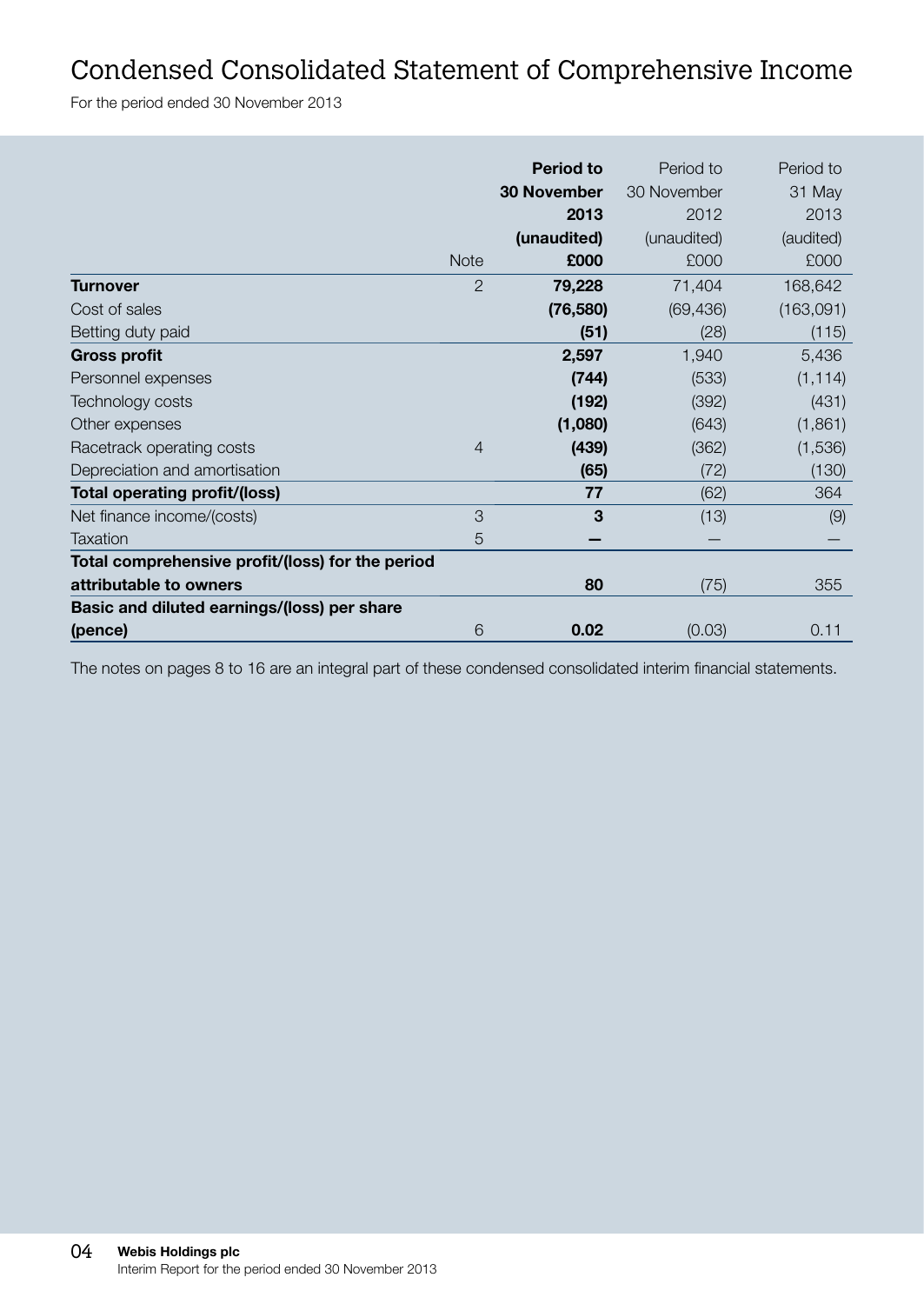### Condensed Consolidated Statement of Financial Position

As at 30 November 2013

|                                              |                | <b>Period to</b><br><b>30 November</b> | Period to<br>30 November | Period to<br>31 May |
|----------------------------------------------|----------------|----------------------------------------|--------------------------|---------------------|
|                                              |                | 2013                                   | 2012                     | 2013                |
|                                              |                | (unaudited)                            | (unaudited)              | (audited)           |
|                                              | <b>Note</b>    | £000                                   | £000                     | £000                |
| <b>Non-current assets</b>                    |                |                                        |                          |                     |
| Intangible Assets - goodwill                 | $\overline{7}$ | 111                                    | 111                      | 111                 |
| Intangible Assets - other                    |                | 172                                    | 221                      | 193                 |
| Property, equipment and motor vehicles       |                | 99                                     | 43                       | 96                  |
| Bonds and deposits                           | $\overline{4}$ | 137                                    | 128                      | 135                 |
| <b>Total non-current assets</b>              |                | 519                                    | 503                      | 535                 |
| <b>Current assets</b>                        |                |                                        |                          |                     |
| Receivables and prepayments                  | $\overline{4}$ | 1,357                                  | 619                      | 1,255               |
| Cash and cash equivalents - company funds    |                | 2,119                                  | 1,243                    | 2,475               |
| Cash and cash equivalents - protected player |                |                                        |                          |                     |
| balances                                     |                | 3,518                                  | 1,619                    | 2,639               |
| <b>Total current assets</b>                  |                | 6,994                                  | 3,481                    | 6,369               |
| <b>Current liabilities</b>                   |                |                                        |                          |                     |
| Trade and other payables                     |                | (4, 301)                               | (2,100)                  | (3,765)             |
| <b>Bank loans</b>                            |                | (15)                                   |                          | (15)                |
| <b>Total current liabilities</b>             |                | (4, 316)                               | (2, 100)                 | (3,780)             |
| <b>Non-current liabilities</b>               |                |                                        |                          |                     |
| <b>Bank loans</b>                            |                | (3)                                    |                          | (10)                |
| <b>Total liabilities</b>                     |                | (4, 319)                               | (2,100)                  | (3,790)             |
| <b>Net assets</b>                            |                | 3,194                                  | 1,884                    | 3,114               |
| <b>Equity</b>                                |                |                                        |                          |                     |
| Called up share capital                      |                | 3,933                                  | 3,667                    | 3,933               |
| Share premium account                        |                | 10,583                                 | 10,049                   | 10,583              |
| Share option reserve                         |                | 116                                    | 116                      | 116                 |
| <b>Retained losses</b>                       |                | (11, 438)                              | (11, 948)                | (11, 518)           |
| <b>Total equity</b>                          |                | 3,194                                  | 1,884                    | 3,114               |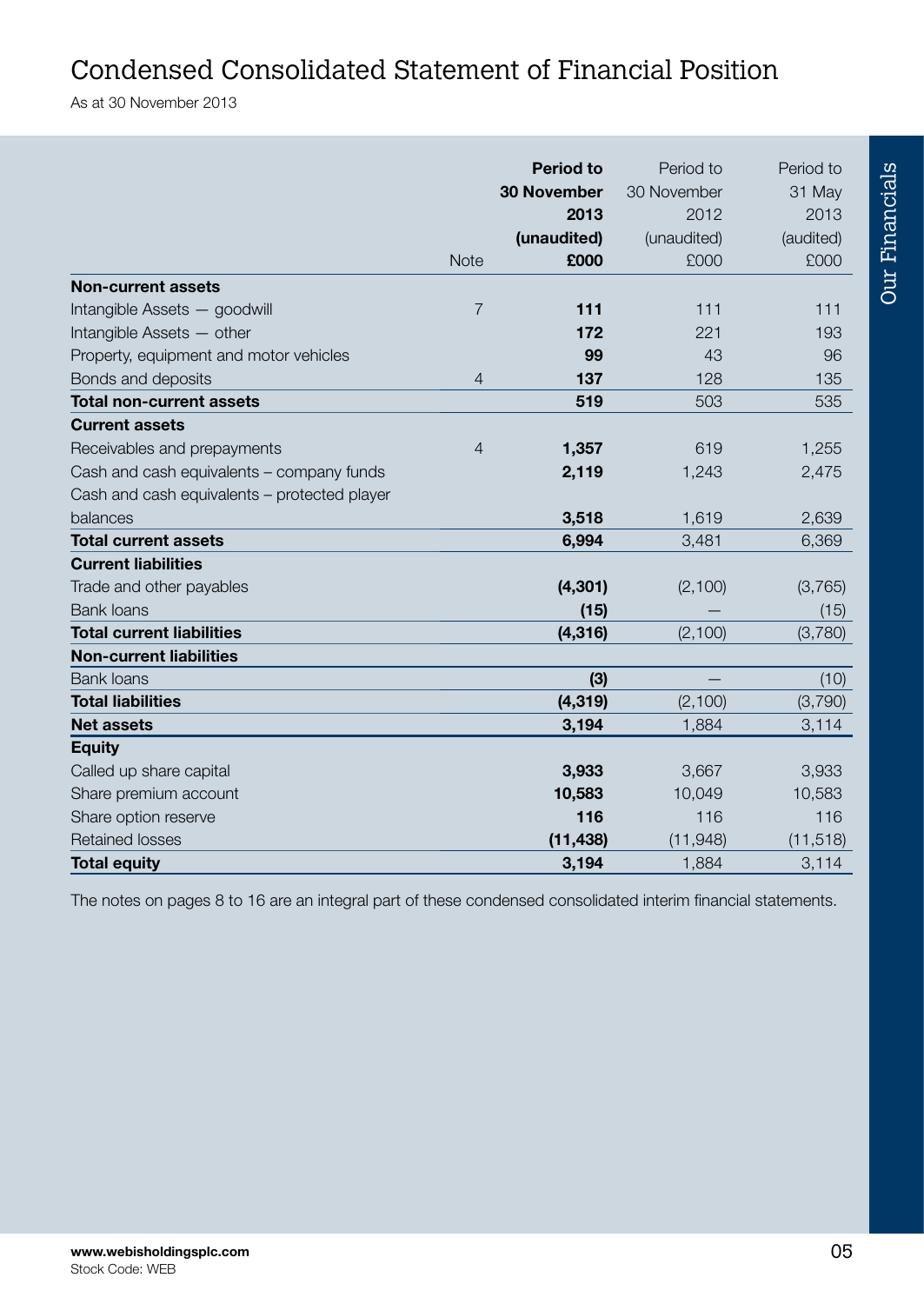### Condensed Consolidated Statement of Changes in Equity

For the period ended 30 November 2013

|                                      | Ordinary |         | Share   | Profit    |        |
|--------------------------------------|----------|---------|---------|-----------|--------|
|                                      | share    | Share   | option  | and loss  | Total  |
|                                      | capital  | premium | reserve | account   | equity |
|                                      | £000     | £000    | £000    | £000      | £000   |
| Balance as at 27 May 2012 (audited)  | 2,302    | 10,049  | 116     | (11, 873) | 594    |
| Loss for the period                  |          |         |         | (75)      | (75)   |
| <b>Transactions with owners:</b>     |          |         |         |           |        |
| Arising on shares issued in the year | 1.365    |         |         |           | 1,365  |
| Share-based payment expense          |          |         |         |           |        |
| Balance as at 30 November 2012       |          |         |         |           |        |
| (unaudited)                          | 3,667    | 10,049  | 116     | (11, 948) | 1,884  |
| Profit for the period                |          |         |         | 430       | 430    |
| <b>Transactions with owners:</b>     |          |         |         |           |        |
| Arising on shares issued in the year | 266      | 534     |         |           | 800    |
| Share-based payment expense          |          |         |         |           |        |
| Balance as at 31 May 2013 (audited)  | 3,933    | 10,583  | 116     | (11, 518) | 3,114  |
| Profit for the period                |          |         |         | 80        | 80     |
| <b>Transactions with owners:</b>     |          |         |         |           |        |
| Arising on shares issued in the year |          |         |         |           |        |
| Share-based payment expense          |          |         |         |           |        |
| Balance as at 30 November 2013       |          |         |         |           |        |
| (unaudited)                          | 3,933    | 10,583  | 116     | (11, 438) | 3,194  |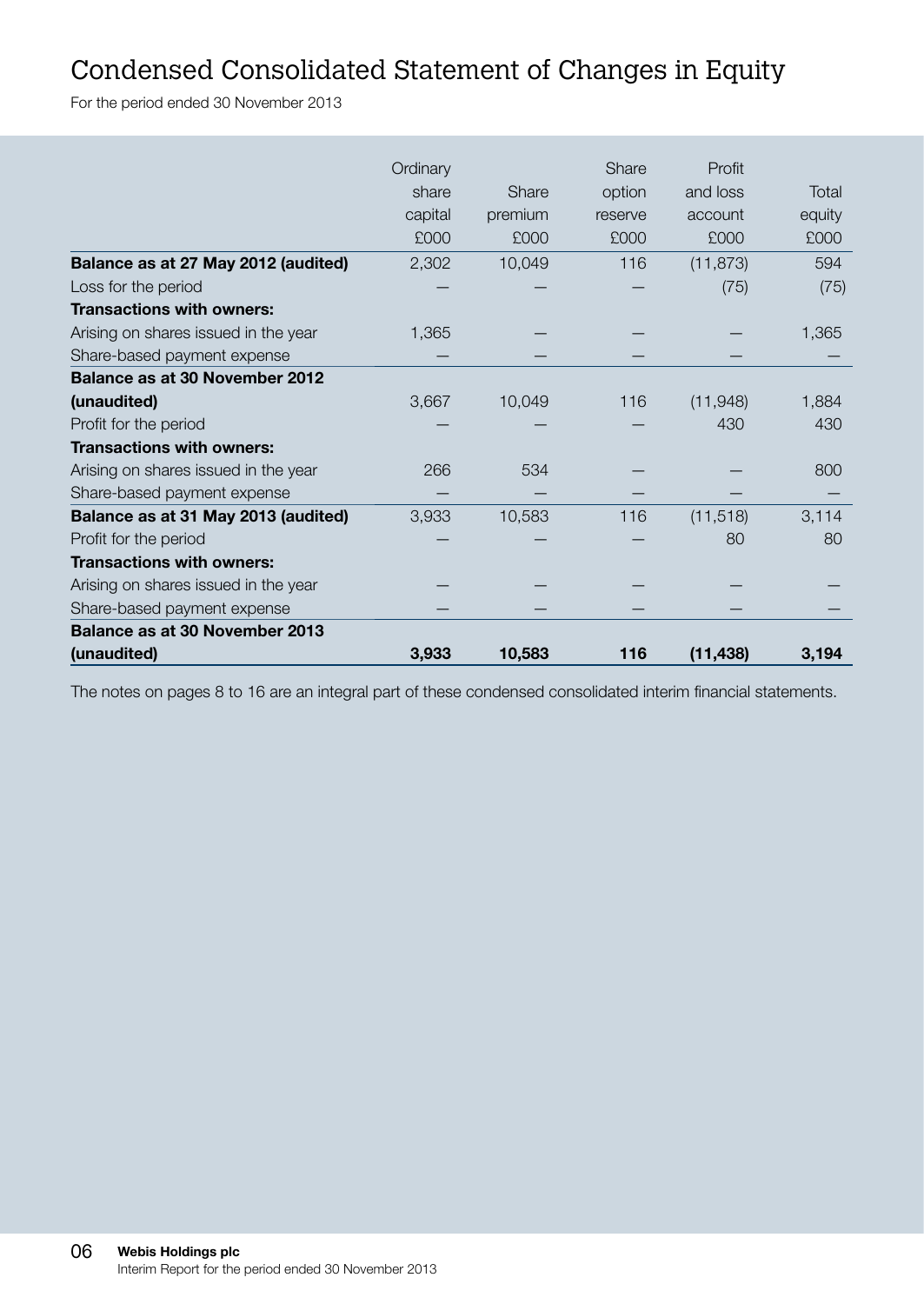### Condensed Consolidated Statement of Cash Flows

For the period ended 30 November 2013

|                                                     | <b>Period to</b>   | Period to      | Period to |
|-----------------------------------------------------|--------------------|----------------|-----------|
|                                                     | <b>30 November</b> | 30 November    | 31 May    |
|                                                     | 2013               | 2012           | 2013      |
|                                                     | (unaudited)        | (unaudited)    | (audited) |
|                                                     | £000               | £000           | £000      |
| Net cash inflow/(outflow) from operating activities | 576                | (1,062)        | 1,634     |
| Cash flows from investing activities                |                    |                |           |
| Interest received                                   | 4                  | $\overline{7}$ | 12        |
| Purchase of intangible assets                       | (24)               | (85)           | (102)     |
| Purchase of property, equipment and motor vehicles  | (24)               | (26)           | (92)      |
| Net cash inflow/(outflow) from investing activities | (44)               | (104)          | (182)     |
| Cash flows from financing activities                |                    |                |           |
| Interest paid                                       | (1)                | (20)           | (21)      |
| Loan financing received from Bank                   | (8)                |                | 25        |
| Loan financing received from Burnbrae Limited       |                    |                | 175       |
| Issue of equity shares                              |                    | 1,365          | 800       |
| Net cash (outflow)/inflow from financing activities | (9)                | 1,345          | 979       |
| Net increase in cash and cash equivalents           | 523                | 179            | 2,431     |
| Cash and cash equivalents at beginning of period    | 5,114              | 2,683          | 2,683     |
| Net cash and cash equivalents at end of period      | 5,637              | 2,862          | 5,114     |
| Cash and cash equivalents comprise                  |                    |                |           |
| Cash and deposits                                   | 5,637              | 2,862          | 5,114     |
|                                                     | 5,637              | 2,862          | 5,114     |
| Cash generated from operations                      |                    |                |           |
| Total operating profit/(loss)                       | 77                 | (62)           | 364       |
| Adjusted for:                                       |                    |                |           |
| Depreciation and amortisation                       | 65                 | 72             | 130       |
| Share-based payment expense                         |                    |                |           |
| (Increase)/decrease in receivables                  | (102)              | (126)          | (769)     |
| Increase/(decrease) in payables                     | 536                | (946)          | 1,909     |
|                                                     | 576                | (1,062)        | 1,634     |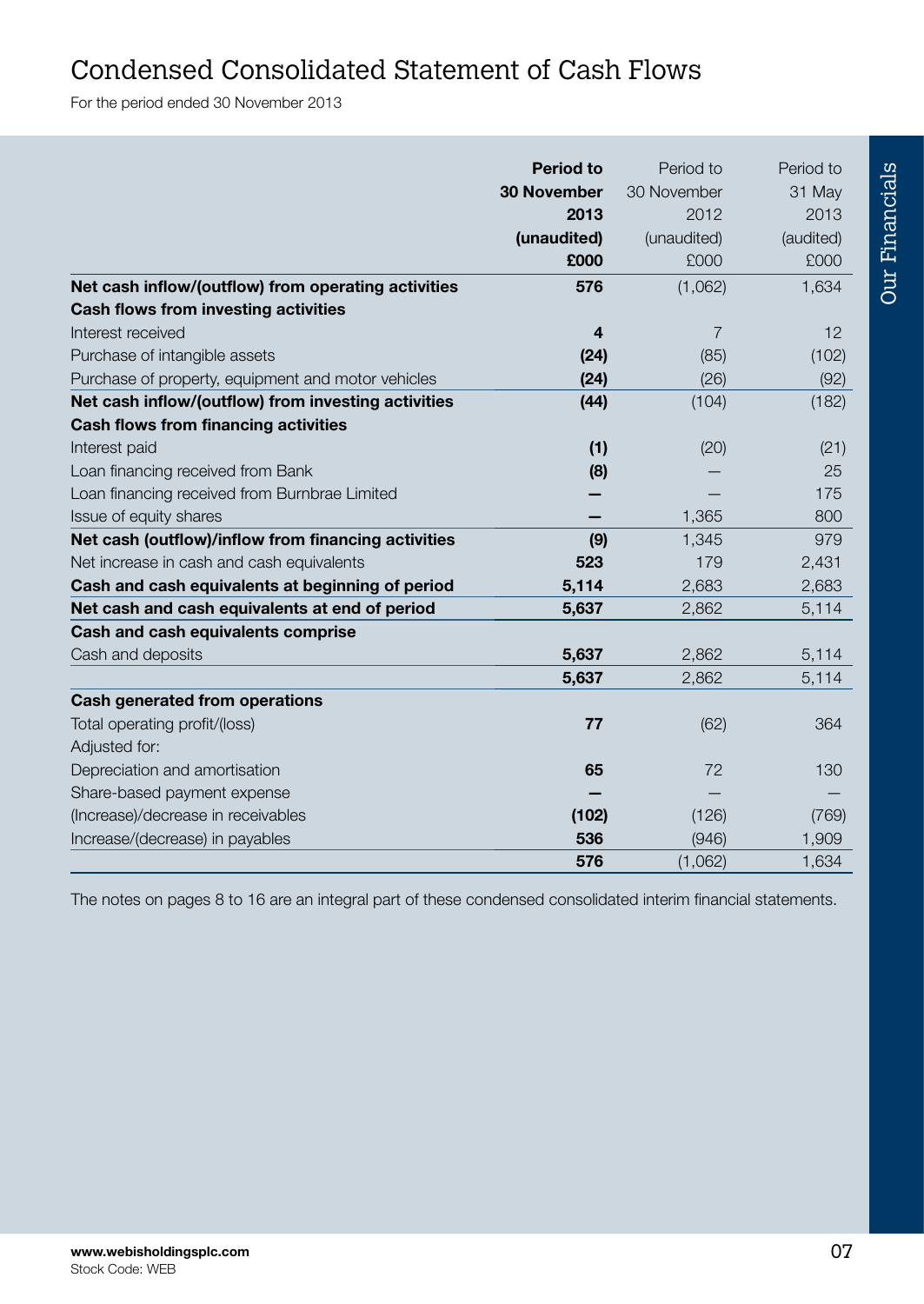### Notes to the Condensed Consolidated Interim Financial Statements

For the period ended 30 November 2013

#### 1 Accounting policies

Webis Holdings plc is a company domiciled in the Isle of Man. The address of the Company's registered office is Viking House, Nelson Street, Douglas, Isle of Man, IM1 2AH.

The Group's condensed consolidated financial statements consolidate those of the Company and its subsidiaries (together referred to as "the Group").

#### Statement of compliance

The condensed consolidated interim financial statements have been prepared in accordance with IAS 34 "Interim Financial Reporting". They do not include all the information required for full annual financial statements and should be read in conjunction with the consolidated financial statements of the Group as at and for the period ended 31 May 2013.

#### Basis of preparation

The accounting policies applied by the Group in their condensed consolidated interim financial statements are the same as those applied by the Group in its consolidated financial statements as at and for the period ended 31 May 2013.

The preparation of interim financial statements in conformity with IAS 34 "Interim Financial Reporting" requires management to make judgements, estimates and assumptions that effect the application of policies and reported amounts of assets and liabilities, income and expenses. The estimates and associated assumptions are based on historical experience, current and expected economic conditions, and various other factors that are believed to be reasonable under the circumstances, the results of which form the basis of making judgements about carrying value of assets and liabilities that are not readily apparent from other sources. Actual results may differ from these estimates.

#### Going concern

The directors have prepared projected cash flow information for the next 12 months and are satisfied that the Group has adequate resources to meets its obligations as they fall due. The directors consider that it is appropriate that these interim financial statements are prepared on the going concern basis.

#### Basis of consolidation

- (i) The consolidated financial statements incorporate the results of Webis Holdings plc and its subsidiaries. Subsidiaries are consolidated from the date of acquisition, being the date on which the Group obtains control, and continue until the date that such control ceases.
- (ii) Intra-group balances and income and expenses arising from intra-group transactions, are eliminated in preparing the condensed consolidated interim financial statements.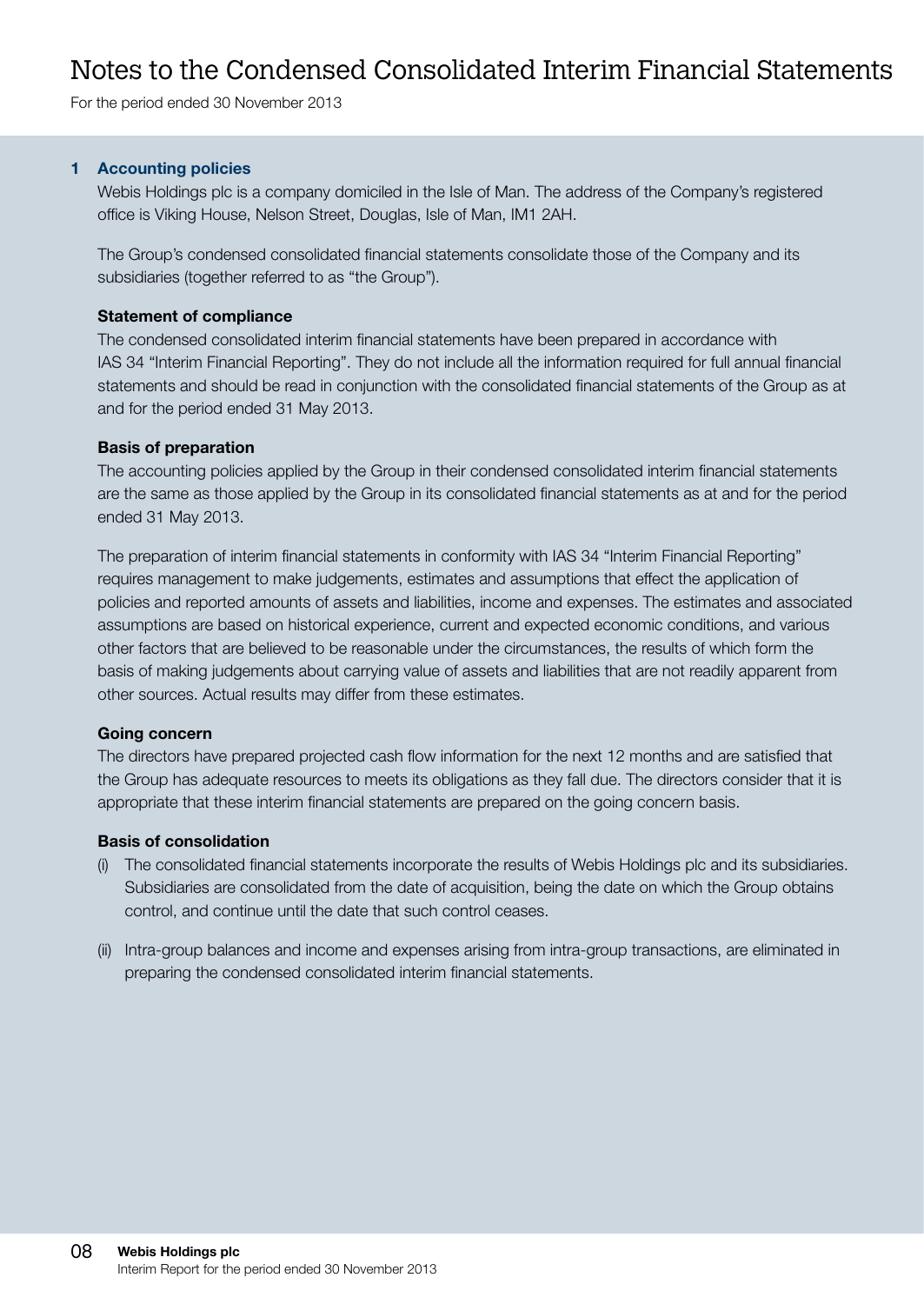#### 1 Accounting policies continued Foreign currency

The Group's financial statements are presented in Pounds Sterling, which is the Company's functional and presentational currency. All subsidiaries of the Group have Pounds Sterling as their functional currency, except for WatchandWager.com LLC which operates in United States Dollars.

Foreign currency transactions are translated into the functional currency using the approximate exchange rate prevailing at the dates of transactions. Foreign exchange gains and losses resulting from the settlement of foreign currency transactions and from the translation at the period end exchange rate of monetary assets and liabilities denominated in foreign currencies are recognised in the income statement.

Non-monetary assets and liabilities that are measured in terms of historical costs in a foreign currency are translated using the exchange rate at the date of the transaction. Non-monetary assets and liabilities denominated in foreign currencies that are stated at fair value are translated into the functional currency using the exchange rates ruling at the date fair value was determined.

#### Revenue recognition and turnover

Turnover represents the amounts staked in respect of bets placed by customers on events which occurred during the period. Cost of sales represents payouts to customers, together with commissions and royalties payable to agents and suppliers of software. Open betting positions are carried at fair market value.

#### Segmental reporting

Segmental reporting is based on a three segment format, of which the primary format is the business areas in accordance with the Group's internal reporting structure and the secondary format is for geographical.

#### Financing costs

Interest payable on borrowings is calculated using the effective interest rate method.

#### Deferred income tax

Deferred taxation is provided in full, using the liability method, on timing differences arising between the tax bases of assets and liabilities and their carrying amounts in the consolidated financial statements. Deferred income tax is determined using tax rates (and laws) that have been enacted or substantially enacted by the balance sheet date and are expected to apply when the related deferred tax is realised. Deferred tax assets are recognised to the extent that it is probable that future taxable profit will be available against which the temporary differences can be utilised.

#### Intangible assets — goodwill

Goodwill represents the excess of fair value consideration over the fair value of the identifiable assets and liabilities acquired, arising on the acquisition of subsidiaries. Goodwill is included in non-current assets. Goodwill is reviewed annually for impairment and is carried at costs less accumulated impairment losses. Goodwill arising on acquisitions before the transition date of 29 May 2006 has been retained at the previous UK GAAP value and is no longer amortised but is tested annually for impairment.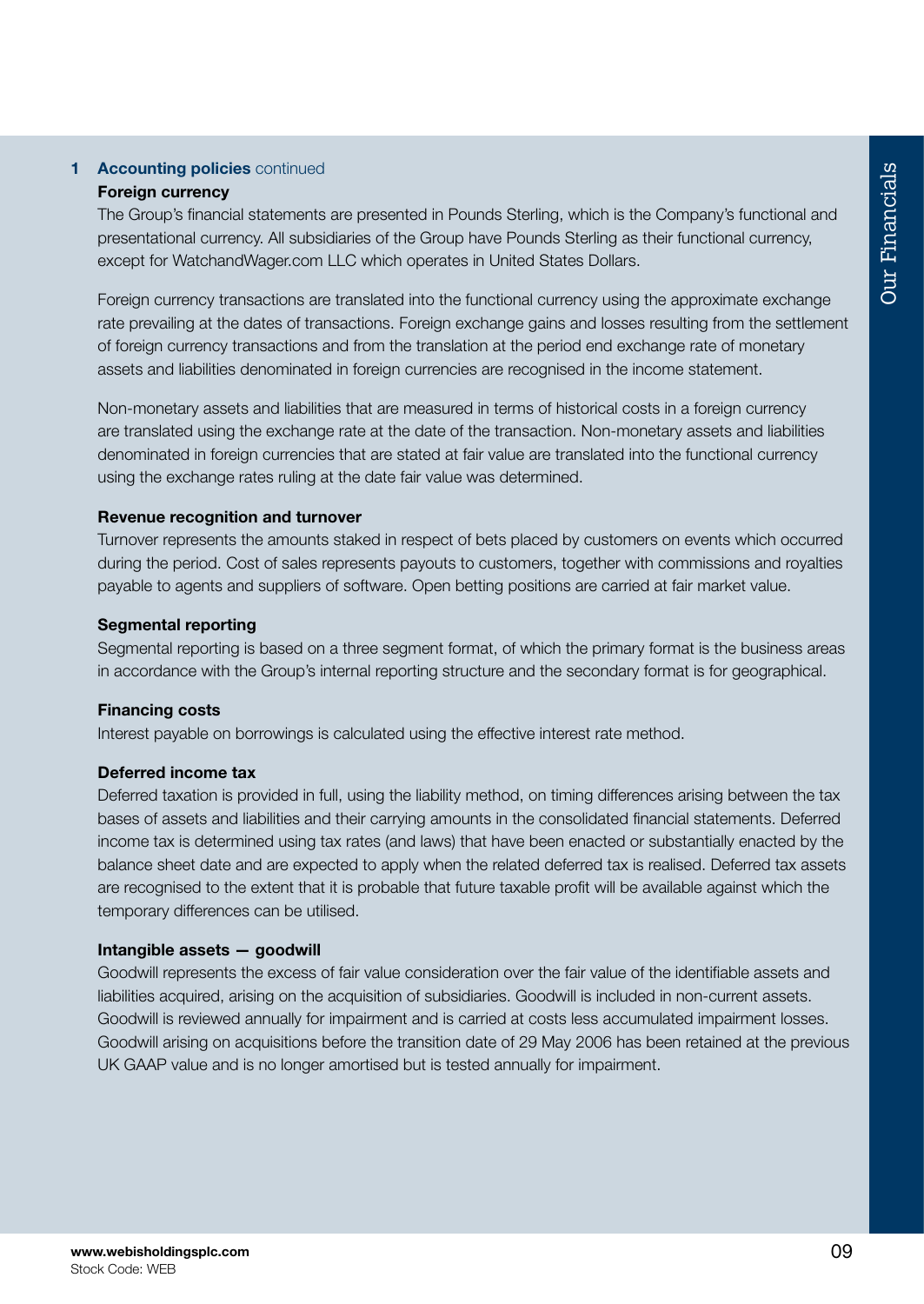### Notes to the Condensed Consolidated Interim Financial Statements

For the period ended 30 November 2013

#### 1 Accounting policies continued

#### Intangible assets — other

Other intangible assets comprise website design and development costs, software licences and registered trademarks and are stated at acquisition cost less accumulated amortisation. Carrying amounts are reviewed at each financial position date for impairment.

Costs that are directly attributable to the development of websites are recognised as intangible assets provided that the intangible asset will generate probable economic benefits and income streams through external use in line with SIC 32 "Intangible assets — website costs". Content development and operating costs are expensed as incurred.

Careful judgement by the directors is applied when deciding whether recognition requirements for development costs have been met and whether the assets will generate probable future economic benefit. Amortisation is calculated using the straight-line method, at annual rates estimated to write off the assets over their expected useful lives as follows:

| Website design & development | 33.33% |
|------------------------------|--------|
| Software licences            | 33.33% |
| <b>Trademarks</b>            | 33.33% |

#### Property, equipment and motor vehicles

Items of property, equipment and motor vehicles are stated at historical cost less accumulated depreciation (see below) and impairment losses. Historical cost includes expenditure that is directly attributable to the acquisition of the items.

The assets' residual values and useful lives are reviewed, and adjusted if appropriate, at the financial position date. An asset's carrying amount is written down immediately to its recoverable amount if the asset's carrying amount is greater than its estimated recoverable amount. Assets are depreciated over their expected useful lives as follows:

| Equipment           | 33.33% |
|---------------------|--------|
| Fixtures & fittings | 33.33% |
| Track equipment     | 20,00% |
| Motor vehicles      | 33.33% |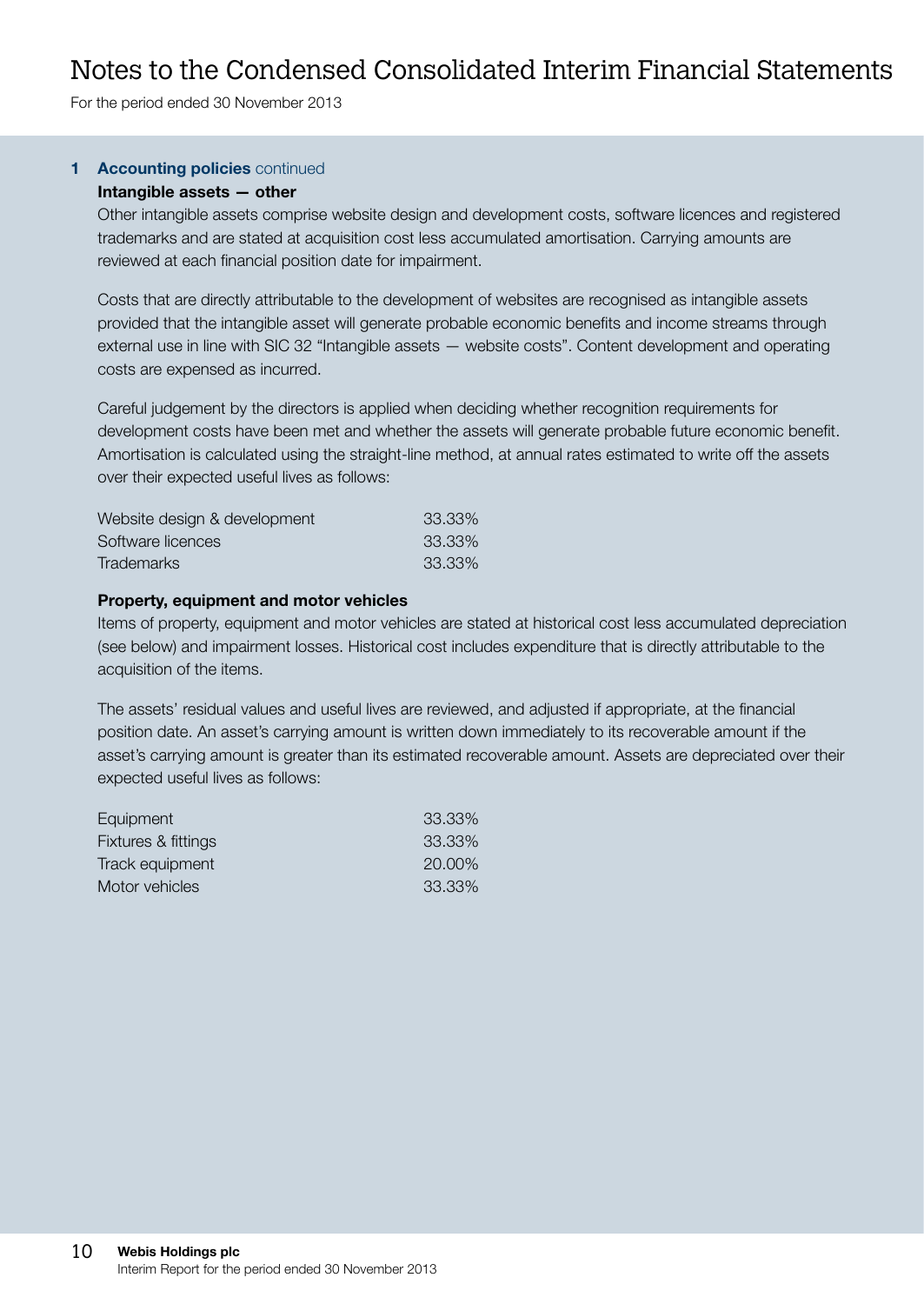### 1 Accounting policies continued

#### Impairment of assets

Goodwill arising on acquisitions and other assets that have an indefinite useful life and are not subject to amortisation are reviewed at least annually for impairment.

Other intangible assets, property, plant and equipment are reviewed for impairment whenever there is an indication that the carrying amount of the asset may not be recoverable. If the recoverable amount of an asset is less than its carrying amount, an impairment loss is recognised. Recoverable amount is the higher of fair value less costs to sell or value in use.

If at the financial position date there is any indication that an impairment loss is recognised in prior periods for an asset other than goodwill that no longer exists, the recoverable amount is reassessed and the asset is reflected at the recoverable amount.

#### Share-based payment expense

For all the employee share options granted, an expense is recognised in the income statement with a corresponding credit to equity. The equity share-based payment is measured at fair value at the date of the grant. Fair value is determined by reference to option pricing models, principally the Black–Scholes model.

If vesting periods or other vesting conditions apply, the expense is allocated over the vesting period, based on the best available estimate of the number of share options expected to vest.

#### Leasing

Payments made under operating leases are charged to the income statement on a straight-line basis over the period of the lease.

#### Financial instruments

Non-derivative financial instruments include trade and other receivables, cash and cash equivalents, loans and borrowings and trade and other payables. Open sports bets are recognised when the Group becomes part to the contractual agreements of the instrument.

Financial assets and financial liabilities are recognised on the Group's balance sheet when the Group becomes party to the contractual terms of the instrument. Transaction costs are included in the initial measurement of financial instruments, except financial instruments classified at fair value through profit and loss.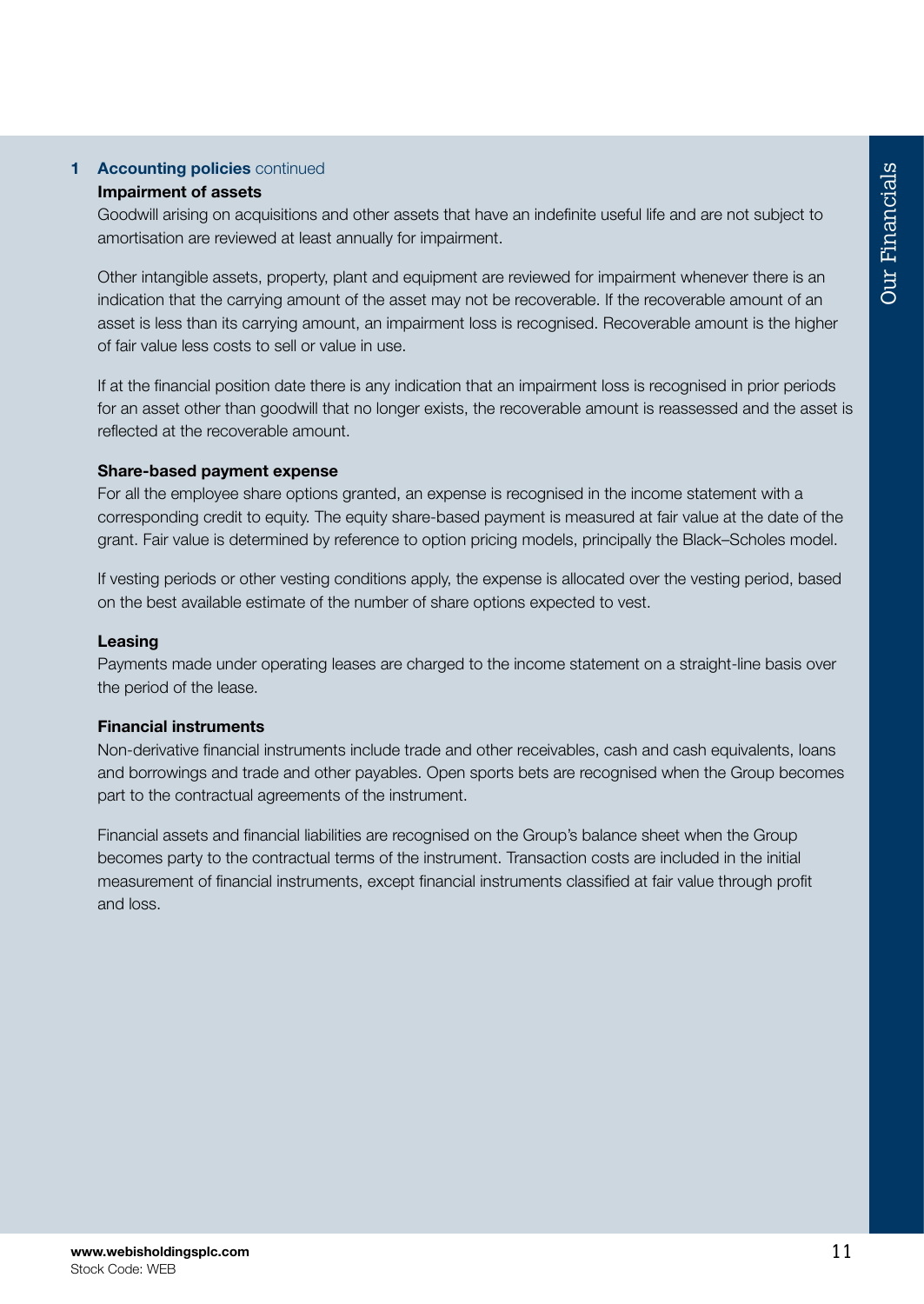### Notes to the Condensed Consolidated Interim Financial Statements

For the period ended 30 November 2013

#### 1 Accounting policies continued

#### Trade and other receivables

Trade and other receivables do not carry any interest and are stated at their nominal amounts as reduced to equal the estimated present value of the future cash flows.

#### Cash and cash equivalents

Cash and cash equivalents are defined as cash in bank and in hand as well as bank deposits, money held for processors and cash balances held on behalf of players. Cash and cash equivalents are held for the purpose of meeting short-term cash commitments rather than for investment or other purposes.

#### Bank borrowings

Interest bearing bank borrowings and overdrafts are recorded at the proceeds received net of direct issue costs. Finance charges, including premiums payable on settlement or redemption and direct issue costs are charged on an accrual basis using the effective interest method and are added to the carrying amount of the instrument to the extent they are not settled in the period in which they arise.

#### Trade and other payables

Trade payables are non-interest bearing and are stated at amortised cost.

#### Equity instruments

Equity instruments issued by the Group are recorded at proceeds received, net of direct costs.

#### Open sports bets

The Group may have at any point in time an exposure on open sports bets. These bets meet the definition of a financial liability under International Accounting Standard 32 "Financial Instruments: Disclosure and Presentation", and therefore are recorded at fair value.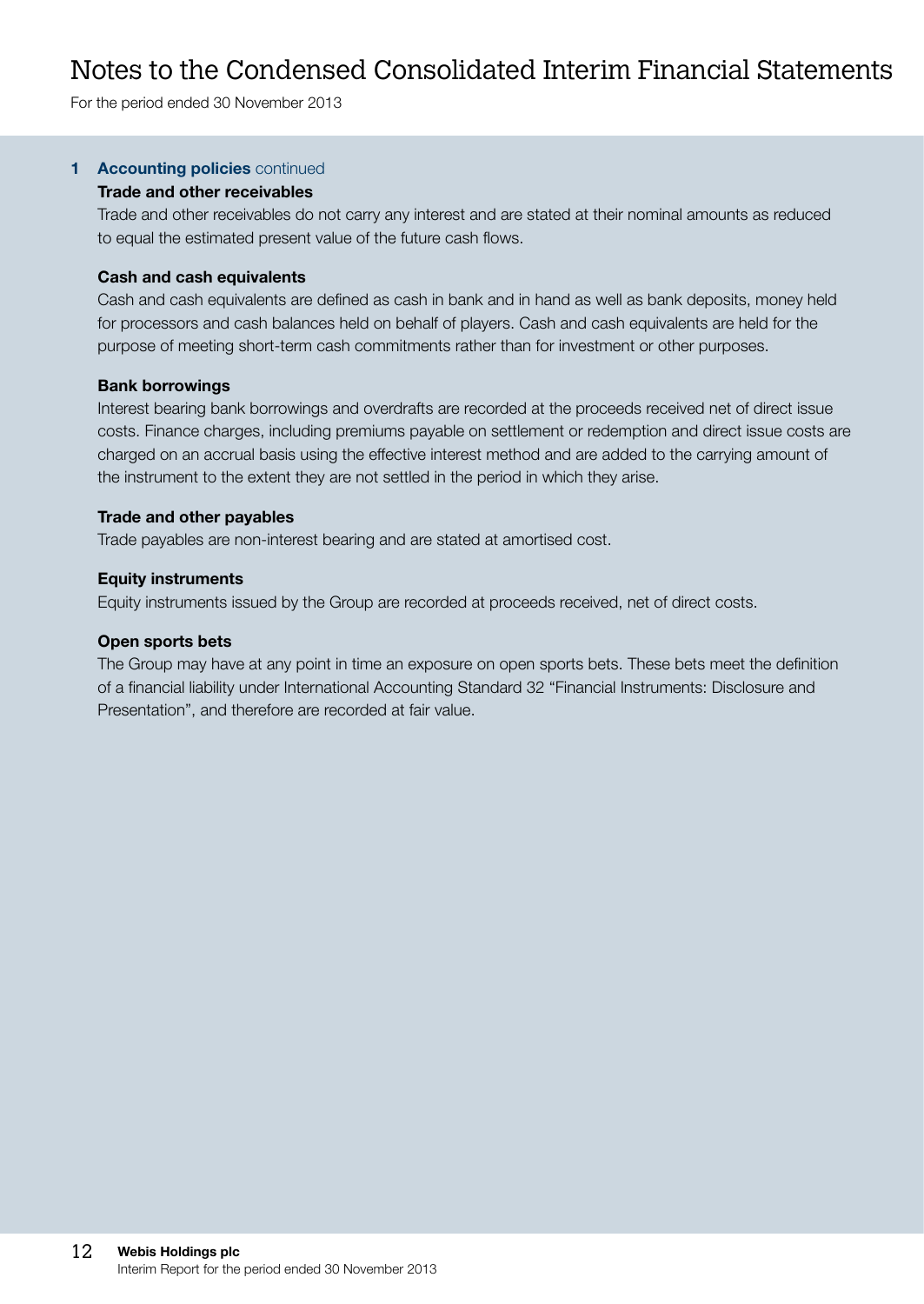| <b>Segmental Analysis</b> |                                      |                    |             |           |
|---------------------------|--------------------------------------|--------------------|-------------|-----------|
|                           |                                      | <b>Period to</b>   | Period to   | Period to |
|                           |                                      | <b>30 November</b> | 30 November | 31 May    |
|                           |                                      | 2013               | 2012        | 2013      |
|                           |                                      | (unaudited)        | (unaudited) | (audited) |
|                           |                                      | £000               | £000        | £000      |
| <b>Turnover</b>           |                                      |                    |             |           |
| <b>Sportsbook</b>         | Asia Pacific                         | 40,812             | 41,018      | 77,056    |
|                           | Europe                               | 5.092              | 4,059       | 7,246     |
|                           | UK & Ireland                         | 3,816              | 6,535       | 10,833    |
|                           | Rest of the World                    | 1,579              | 663         | 1,828     |
| Pari-mutuel               | <b>United States</b>                 | 15,262             | 12,091      | 54,820    |
|                           | Asia Pacific                         | 7,349              | 2,401       | 6,419     |
|                           | Caribbean                            | 3,972              | 4,541       | 9,901     |
|                           | UK & Ireland                         | 1,044              | 96          | 399       |
|                           | Rest of the World                    | 302                |             | 140       |
|                           |                                      | 79,228             | 71,404      | 168,642   |
| Profit/(loss) before tax  |                                      |                    |             |           |
| Sportsbook                |                                      | 179                | (30)        | 247       |
|                           | Pari-mutuel and Racetrack Operations | (99)               | (45)        | 108       |
| Group                     |                                      |                    |             |           |
|                           |                                      | 80                 | (75)        | 355       |
| Net assets/(liabilities)  |                                      |                    |             |           |
| Sportsbook                |                                      | (544)              | (1,000)     | (723)     |
|                           | Pari-mutuel and Racetrack Operations | 1,659              | 1,605       | 1,758     |
| Group                     |                                      | 2,079              | 1,279       | 2,079     |
|                           |                                      | 3,194              | 1,884       | 3,114     |

#### 3 Net finance income/(costs)

|                            | <b>Period to</b>   | Period to   | Period to |
|----------------------------|--------------------|-------------|-----------|
|                            | <b>30 November</b> | 30 November | 31 May    |
|                            | 2013               | 2012        | 2013      |
|                            | (unaudited)        | (unaudited) | (audited) |
|                            | £000               | £000        | £000      |
| Bank interest receivable   | 4                  |             | 12        |
|                            | 4                  |             | 12        |
| Bank interest payable      | (1)                |             | (1)       |
| Loan interest payable      |                    | (20)        | (20)      |
|                            | (1)                | (20)        | (21)      |
| Net finance income/(costs) | З                  | (13)        | (9)       |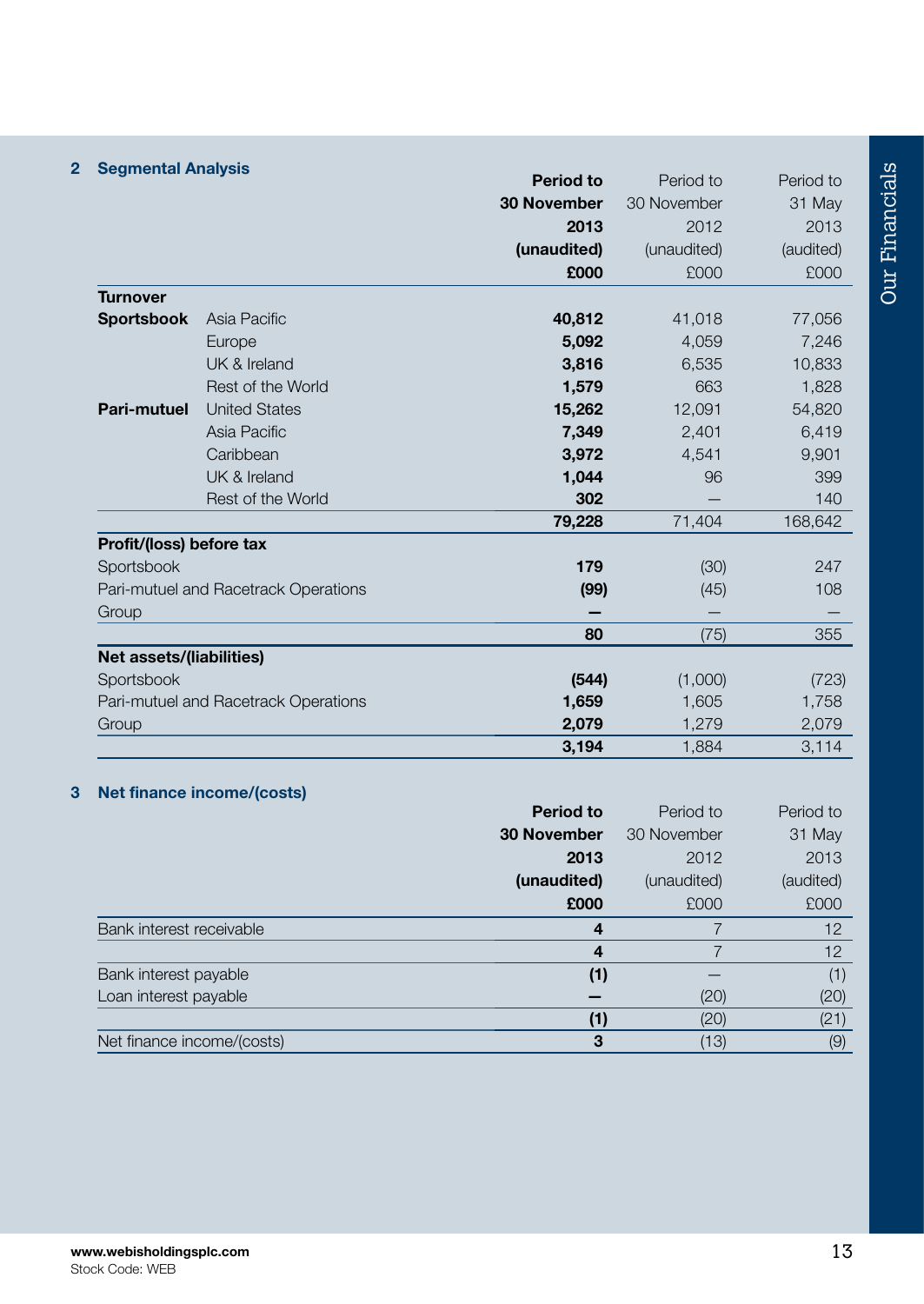For the period ended 30 November 2013

#### 4 Racetrack operating costs and bonds

Cal Expo Harness racetrack incurred £439,000 (2012: £362,000) of operating costs. Included within this are staff costs of £216,000 (2012: £117,000), professional costs of £141,000 (2012: £79,000), property costs of £47,000 (2012: £39,000) and insurance costs of £33,000 (2012: £25,000).

As part of the investment in Cal Expo, WatchandWager.com LLC has provided current and non-current deposits and bonds totalling £173,705 (2012: £166,694) at the period end.

#### 5 Taxation

|                                             | <b>Period to</b>   | Period to   | Period to |
|---------------------------------------------|--------------------|-------------|-----------|
|                                             | <b>30 November</b> | 30 November | 31 May    |
|                                             | 2013               | 2012        | 2013      |
|                                             | (unaudited)        | (unaudited) | (audited) |
|                                             | £000               | £000        | £000      |
| Profits/(losses) before tax                 | 80                 | (75)        | 355       |
| Tax charge at IOM standard rate (0%)        |                    |             |           |
| Adjusted for:                               |                    |             |           |
| Tax credit for US tax losses (at 15%)       | (32)               | (20)        | (21)      |
| Add back deferred tax losses not recognised | 32                 | 20          | 21        |
| Tax charge for the year                     |                    |             |           |

#### 6 Earnings per ordinary share

The calculation of the basic earnings per share is based on the earnings attributable to ordinary shareholders divided by the weighted average number of shares in issue during the period.

The calculation of diluted earnings per share is based on the basic earnings per share, adjusted to allow for the issue of shares, on the assumed conversion of all dilutive share options.

|                                                     | <b>Period to</b>   | Period to   | Period to     |
|-----------------------------------------------------|--------------------|-------------|---------------|
|                                                     | <b>30 November</b> | 30 November | 31 May        |
|                                                     | 2013               | 2012        | 2013          |
|                                                     | (unaudited)        | (unaudited) | (audited)     |
|                                                     | £000               | £000        | £000          |
| Profit/(loss) for the period                        | 80                 | (75)        | 355           |
|                                                     |                    |             |               |
|                                                     | No.                | No.         | No.           |
| Weighted average number of ordinary shares in issue | 393,338,310        | 268,318,130 | 330, 148, 762 |
| Diluted number of ordinary shares                   | 407,338,310        | 282,318,130 | 344,148,762   |
| Basic earnings/(loss) per share                     | 0.02               | (0.03)      | 0.11          |
| Diluted earnings/(loss) per share                   | 0.02               | (0.03)      | 0.11          |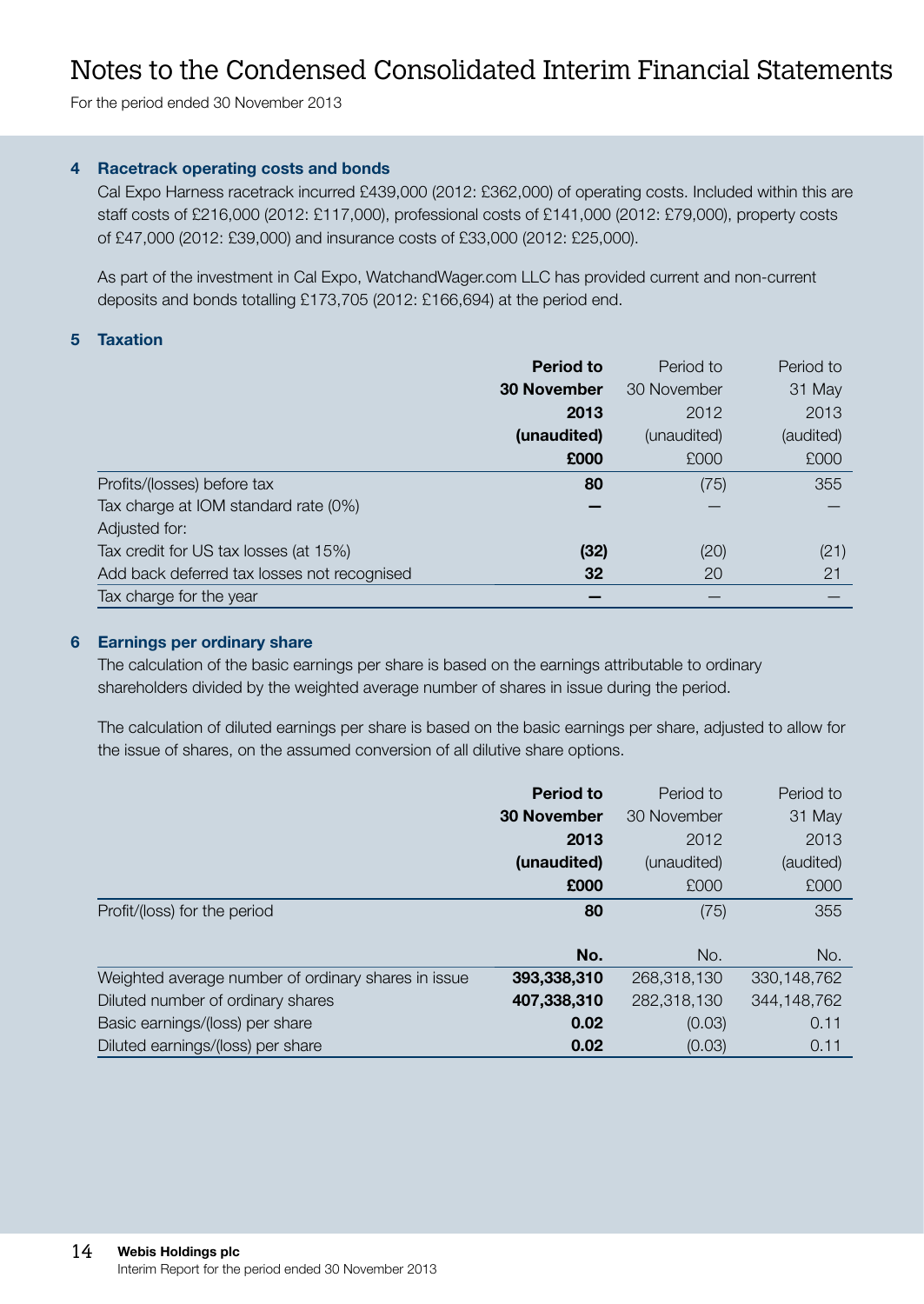#### 7 Intangible Assets — goodwill

The goodwill relates to the acquisition of the pari-mutuel business which is both a cash generating unit and a reportable segment, including goodwill arising on the acquisition in 2010 of WatchandWager.com LLC, a US registered entity licenced for pari-mutuel wagering in North Dakota.

The Group tests intangible assets annually for impairment, or more frequently if there are indicators that the intangible assets may be impaired. The recoverable amount of goodwill on both pari-mutuel business units has been determined based on a value in use calculation using cash flow projections based on financial budgets approved by the Directors. As at the balance sheet date the carrying value of the goodwill was not considered to be impaired.

The key assumptions on which the Directors have based their three year discounted cash flow analysis are a pre-tax discount rate of 15% and growth rate in pari-mutuel business of 2%. The assumption of growth rate in pari-mutuel business has been based on the historic performance of the business as well as forecast performance based on the Board's plan to invest further in this business. In respect of the value in use calculations, cash flows have been considered for both the conservative and the full forecast potential of future cash flows with no impact to the valuation of goodwill.

#### 8 Related party transactions Identity of related parties

The Group has a related party relationship with its subsidiaries, and with its Directors and executive officers, with Burnbrae Ltd (significant shareholder) and with Conister Bank Ltd (common director and shareholder).

#### Transactions with and between subsidiaries

Transactions with and between the subsidiaries in the Group which have been eliminated on consolidation are considered to be related party transactions.

#### Transactions with entities with significant influence over the Group

Rental and service charges of £16,260 (2012: £14,990), loan interest of £Nil (2012: £20,809) and Directors' fees of £10,000 (2012: £12,000) were charged in the period by Burnbrae Limited of which Denham Eke is a common director. A loan of £17,682 was owed to Conister Bank Ltd at the period end (2012: £Nil).

#### Transactions with other related parties

Cash deposits totalling £4,650,978 (2012: £1,812,074) were held with Conister Bank Ltd at the period end.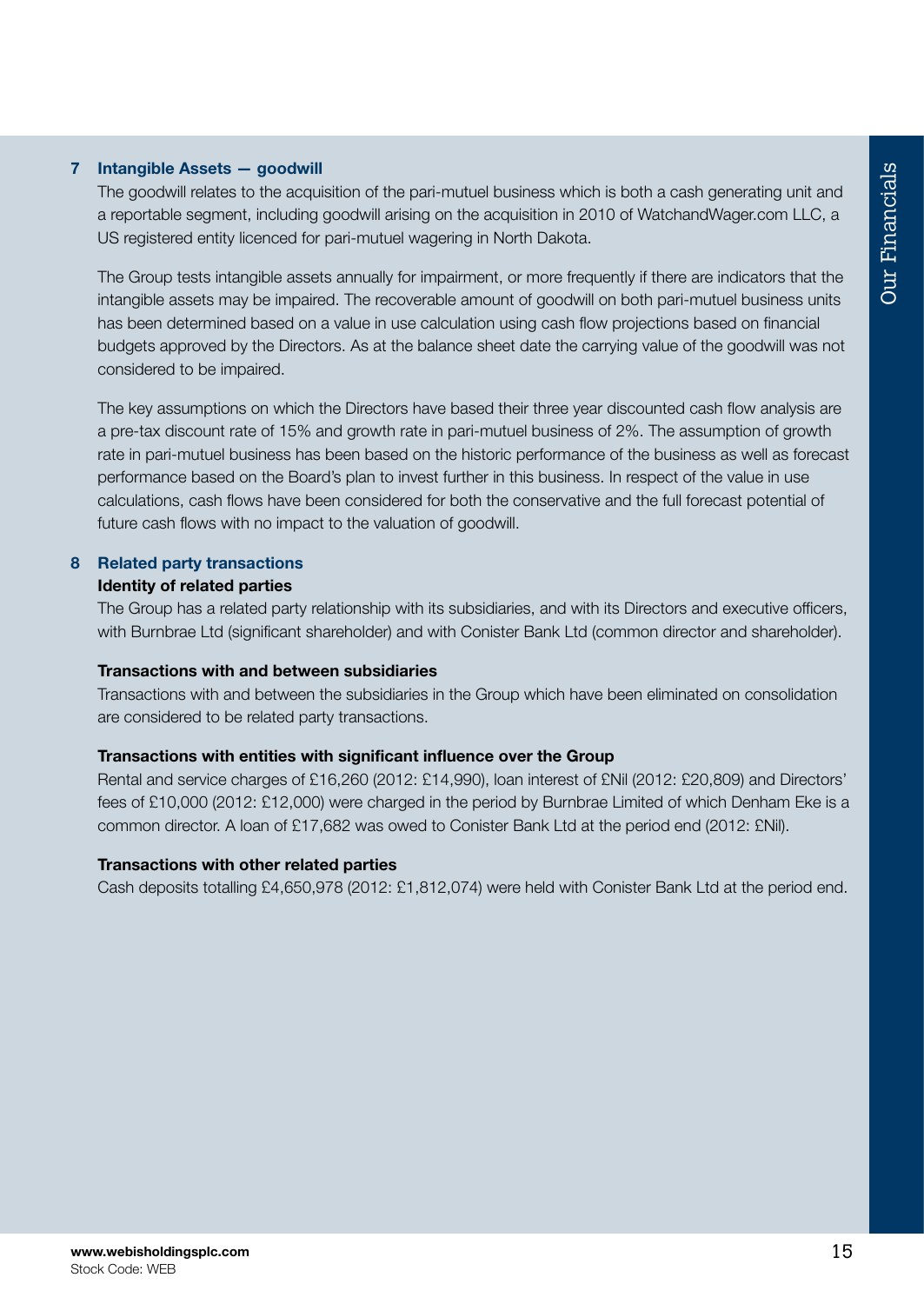For the period ended 30 November 2013

#### 9 Preparation of the interim statements

The interim statements are unaudited, but have been reviewed in accordance with International Standards on Review Engagements 2410, by our independent auditor, KPMG Audit LLC.

The comparatives for the 52 weeks ended 31 May 2013 are not the Group's full statutory accounts for that financial period. Those accounts have been reported on by the Group's auditor and delivered to the Companies Registry. The report of the auditor was unqualified.

#### 10 Approval of interim statements

The interim statements were approved by the Board on 20 February 2014. The interim report is expected to be posted to shareholders on 25 February 2014 and will be available from that date at the Group's Registered Office: Viking House, Nelson Street, Douglas, Isle of Man, IM1 2AH.

The Group's nominated adviser and broker is Beaumont Cornish Limited, 2nd Floor, Bowman House, 29 Wilson Street, London EC2M 2SJ.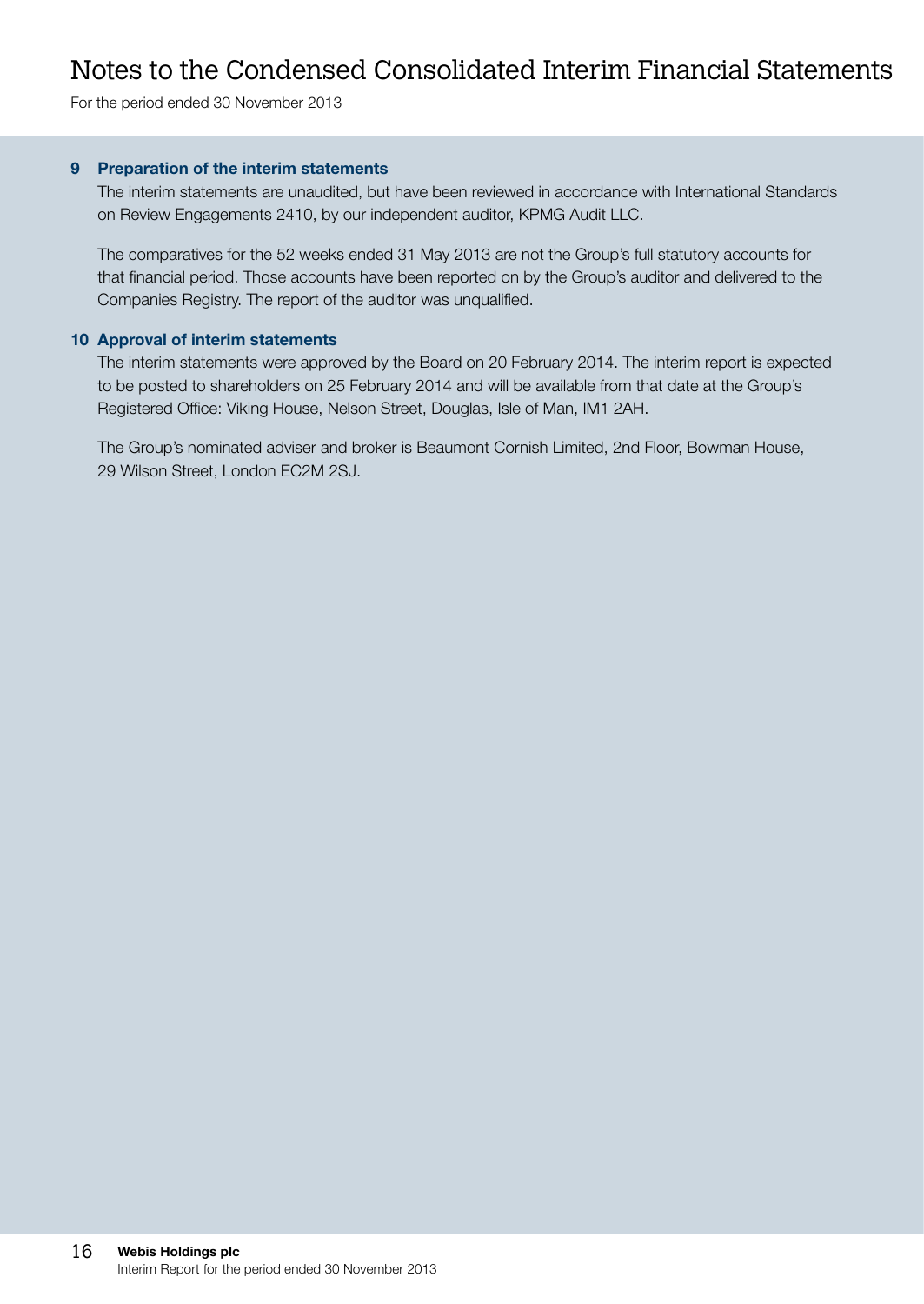